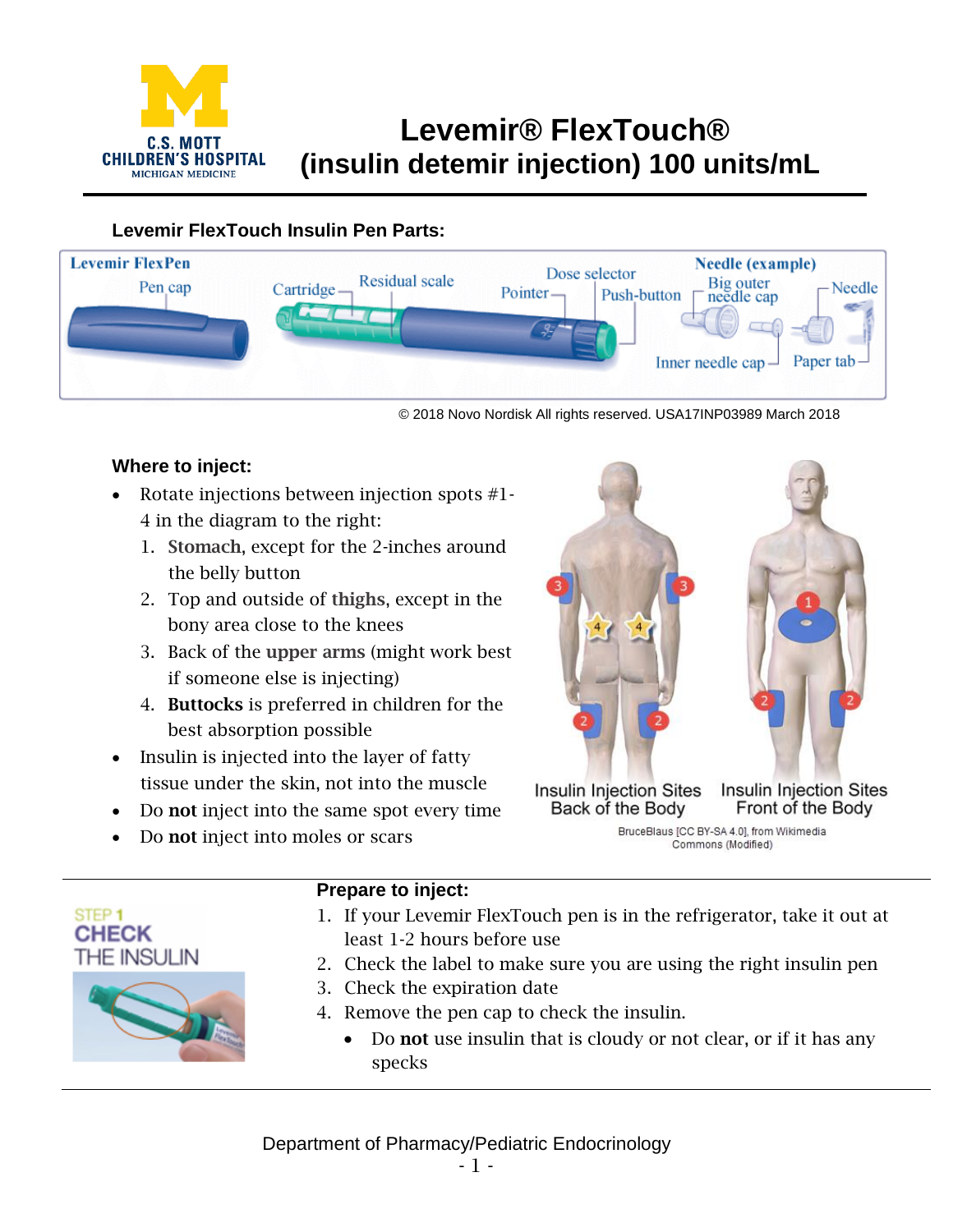|                                                  | 5. Wipe the pen tip with an alcohol pad                                              |
|--------------------------------------------------|--------------------------------------------------------------------------------------|
| STEP <sub>2</sub><br>ATTACH<br><b>THE NEEDLE</b> | 6. Remove the seal on the needle cap                                                 |
|                                                  | Do <b>not</b> share needles or insulin pens with anyone else                         |
|                                                  | Do not re-use needles                                                                |
|                                                  | 7. Twist or push (based on the needle type) the needle straight onto the             |
|                                                  | pen tip                                                                              |
| STEP <sub>3</sub>                                | For each injection:                                                                  |
| <b>ERFORM</b><br>AN AIR SHOT                     | 2 units selected<br>1. Select a dose of 2 units                                      |
|                                                  | 2. Take off outer needle cap (save it)<br><b>Tex Jouch</b>                           |
|                                                  | and inner needle cap (throw it away)                                                 |
|                                                  | 3. With the pen pointing up, tap the insulin to move the air bubbles to              |
|                                                  | the top                                                                              |
|                                                  | 4. Press the button all the way in and make sure insulin comes out of the needle     |
|                                                  | Repeat up to two more times with the same needle if needed                           |
| $\bullet$                                        | If insulin does not come out after three times, change the needle and try again      |
|                                                  | If insulin still does not come out after changing the needle, the pen may be broken  |
|                                                  |                                                                                      |
| STEP 4                                           |                                                                                      |
| <b>SELECT</b>                                    | 5. Check that the dose counter shows "0" after the safety test                       |
| THE DOSE                                         | Turn the dose counter to the number of Levemir FlexTouch units<br>6.                 |
|                                                  | that equals your dose                                                                |
|                                                  | Do not push the button while selecting your dose                                     |
|                                                  | 7. Clean the injection site with an alcohol swab and wait for it to dry              |
|                                                  | Put the needle into the skin all the way<br>8.                                       |
| THE DOSE                                         | 9. Press the button to give the dose                                                 |
|                                                  | 10. Keep the button pressed and slowly count to 10 before taking the                 |
|                                                  | needle out of the skin                                                               |
|                                                  | Do not rub the spot where you injected                                               |
| STEP 6                                           | 11. Put the outer needle cap back on the needle and use it to remove the             |
| <b>REMOVE</b>                                    | needle from the pen                                                                  |
| AND DISCARD<br><b>NEEDLE</b>                     | Remove the needle from the pen after each dose                                       |
|                                                  | 12. Used needles should be placed in red sharps container or a hard                  |
|                                                  | plastic container (ex. empty laundry detergent bottle)                               |
|                                                  | Store the Levemir FlexTouch pen without a needle attached and<br>with the pen cap on |